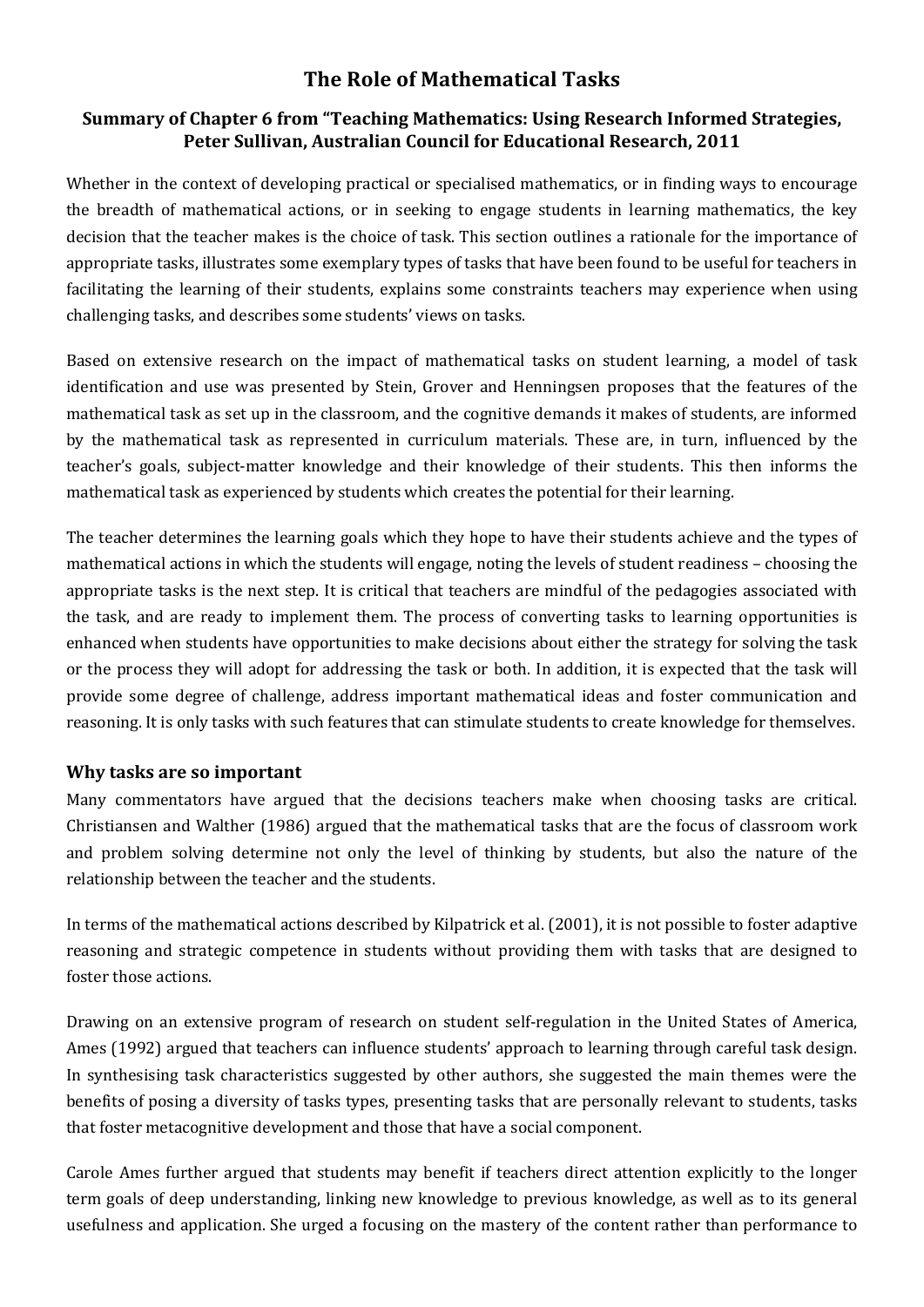please the teacher or parents, or even students' self-esteem through any competitive advantage. Ames (explained the connection between student motivation, their self concept and their self goals, and argued that it is possible to foster positive student motivation through the provision of tasks for which students see a purpose. 

Ames' findings are complemented by suggestions about tasks from Gee (2004), who formulated a set of principles for task design, derived from the analysis of computer games that had proven engaging for children and adolescents. Those of his principles that relate to mathematics task formulation were for:

- learners to take roles as 'active agents' with control over goals and strategies
- tasks to be 'pleasantly frustrating' with sufficient, but not too much challenge
- skills to be developed as strategies for doing something else rather than as goals in themselves.

While it is difficult to identify mathematics classroom tasks that incorporate all of these characteristics, both Gee's and Ames' recommendations provide a suitable standard to which teachers should aspire.

The following subsection describes some different types of mathematics tasks, including those that focus on developing procedural fluency, those that use a model or representation, and those that use authentic contexts. It also describes two types of open-ended tasks, and tasks that progressively increase the complexity of the demand on students. The discussion of the types of tasks is intended to indicate to teachers some options for the tasks they pose, and also the range of types from which they can choose.

#### **Tasks that focus on procedural fluency**

The most common tasks in textbooks are those that offer students opportunities to practice skills or procedures, being what Kilpatrick et al. (2001) described as procedural fluency. It is essential that mathematics teaching goes beyond this focus. Yet fluency, across many actions is indeed what students need to be very familiar with, so it is important that tasks that seek to develop fluency are chosen well and incorporated effectively into lessons. It is common for mathematics teachers, especially from middle primary years onwards, to demonstrate specific procedures to their students, supplemented by repetitious practice of similarly constructed examples, the intent of which is to develop procedural fluency. This process is both boring and restrictive for students.

It is possible to learn about the processes of choosing good fluency tasks from considering alternative approaches to collaborative planning, commonly undertaken by Japanese teachers. The focus of Japanese mathematics lessons is often on the intensive study of particular examples, with students working on a single task for a whole lesson. This seems to have major advantages for the robustness of the mathematics learning, as is evident in the high standing of Japanese students in international comparative studies.

Fujii (2010) has analysed a range of school texts and research studies focusing on recommendations about what should be the first task posed to young children who are ready to move to subtraction involving numbers beyond 10. Fujii reported that in preparation for lessons with such a focus, Japanese teachers discuss among themselves characteristics of various examples such as whether 13 minus 5 offers more potential than 15 minus 7 for encouraging exploration of key ideas. In the lesson that results, the teachers pose only the task they have chosen. The intention is that students, after working on the task for themselves, will hear a range of strategies for completing such tasks devised by other students and then evaluate their own strategy against other suggested strategies. While this does not align with the ways that Australian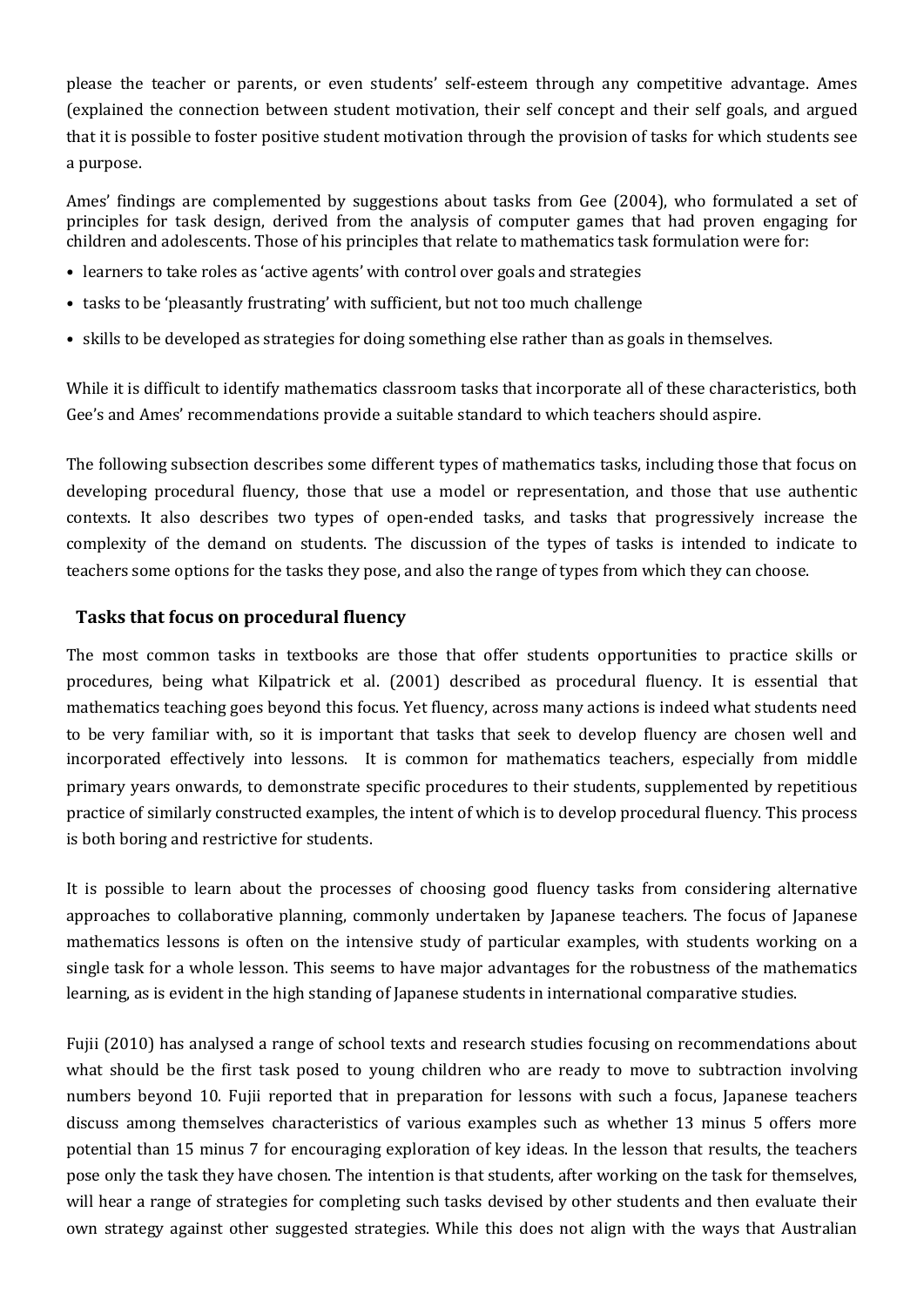teachers commonly utilise tasks that develop procedural fluency, choosing illustrative examples for detailed attention by the group could usefully be a focus of teacher planning. The advantage of doing this is that, rather than mindlessly following rules, students will come to see 'efficiency in strategy' as a matter for their conscious choice.

In considering which tasks will best foster fluency, teachers should also be looking to find optimal ways to incorporate tasks which develop fluency into lessons. Good et al. (1983), in their pivotal review of the teaching effectiveness literature, the importance of which has not lessened over time, described a lesson structure with the following sequence.

- After correcting homework, the teacher poses some old examples to check student facility with prerequisite skills.
- The teacher then presents some new examples, and asks students to complete some illustrative tasks.
- Next, further questions are posed in sets of similar complexity.
- Then the students' responses to set exercises are corrected.
- Some further examples are posed to the class to check both the students' accuracy and their capacity to explain the process they used.
- Further examples are set for homework.

This sequenced structure is more likely to enhance the flow of lessons focusing on developing procedural fluency than the mere setting of examples for practice. The structure also has the potential to enhance conceptual understanding and develop some adaptive reasoning as well.

### **Tasks using models or representations that engage students**

There has been substantial and sustained interest in Australia in tasks and lessons using interesting models or representations that both illustrate key mathematical principles and which have potential to engage students. A web-based teacher resource which is widely used in Australia and elsewhere, Maths 300 (2010), http://www.maths300.com, presents an outstanding collection of tasks and lessons that use models to represent mathematical or practical situations. Barbara Clarke (2009) described such tasks as 'representational tasks', ones that are:

# ..... explicitly-focussed experiences that engage children in developing and consolidating mathematical understanding

The category of tasks that she described were intended to present physical or other representations that made abstract mathematics more tangible for students.

In his work, which built on an extensive program of research and development of tasks at the Shell Centre in the United Kingdom, Malcolm Swan (2005) encouraged teachers to 'use rich collaborative tasks'. According to Swan, these tasks are ones that:

- emphasise methods rather than answers
- facilitate connections between topics
- support cooperative group work
- build on what the students bring to sessions
- explore common misconceptions.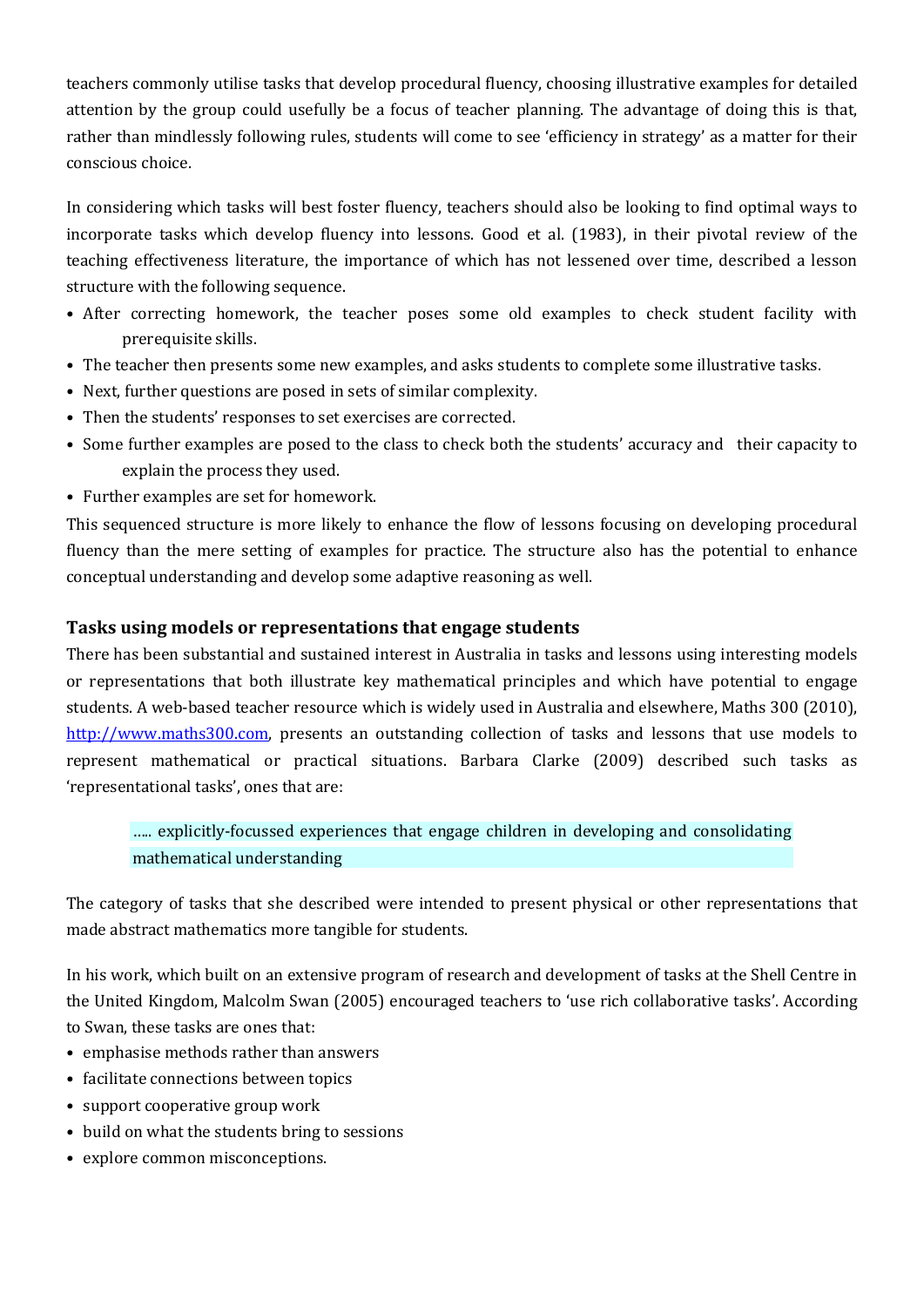## An illustrative task using representations

The following is an example of such a task. This task is suitable for students from about Year 5. In it, the teacher provides students with a shuffled set of cards about one or several different polyhedra. The full set has cards for five different polyhedra, a total of 20 cards. For each polyhedron, there are four cards to that set – a name card, one with a representation of the net of the specific polyhedron, and two cards that refer to its properties of faces, edges and vertices. The task is for students to identify the polyhedra under discussion, by selecting the four descriptive and representational cards that match that form. The intention is that students will imagine and describe what each polyhedron would look like, but it is also possible to include photographs or actual models of the polyhedra.

## **Figure 1: Polyhedra Task Cards**

| I am a rectangular prism | My net is | I have 6 faces and 8 vertices | I have 12 edges   |
|--------------------------|-----------|-------------------------------|-------------------|
| I am a tetrahedron       | My net is | I have 4 faces and 6 edges    | I have 4 vertices |
| I am square pyramid      | My net is | I have 8 edges and 5 vertices | I have 5 faces    |
| I am a triangular prism  | My net is | I have 6 vertices and 9 edges | I have 5 faces    |
| I am an octahedron       | My net is | I have 8 faces and 6 vertices | I have 12 edges   |

Readers are reminded that each square would be cut up into a small card and presented to students for them to assemble and allocate, according to polyhedra form. The pedagogic idea here is that the students will work in small groups to sort the cards with instructions about requirements for them to explain their thinking as they match cards that are different representations or properties of particular polyhedra.

Such tasks can assist students in finding, clarifying and using appropriate language, they can provide a focus on different representations of the same idea, and their 'solution' can indicate to teachers what the students know. Such tasks are ideal for building conceptual understanding, and are readily adaptable to working in the same way in many other content domains in mathematics.

## **Contextualised practical problems**

The use of contexts to situate mathematical problems is common internationally. Raffaella Borasi (1986), for example, defined 'context' as the situation in which a problem is embedded, providing problem solvers with information that may assist them in solving the problem. Meyer, Dekker and Querelle (2001), suggested that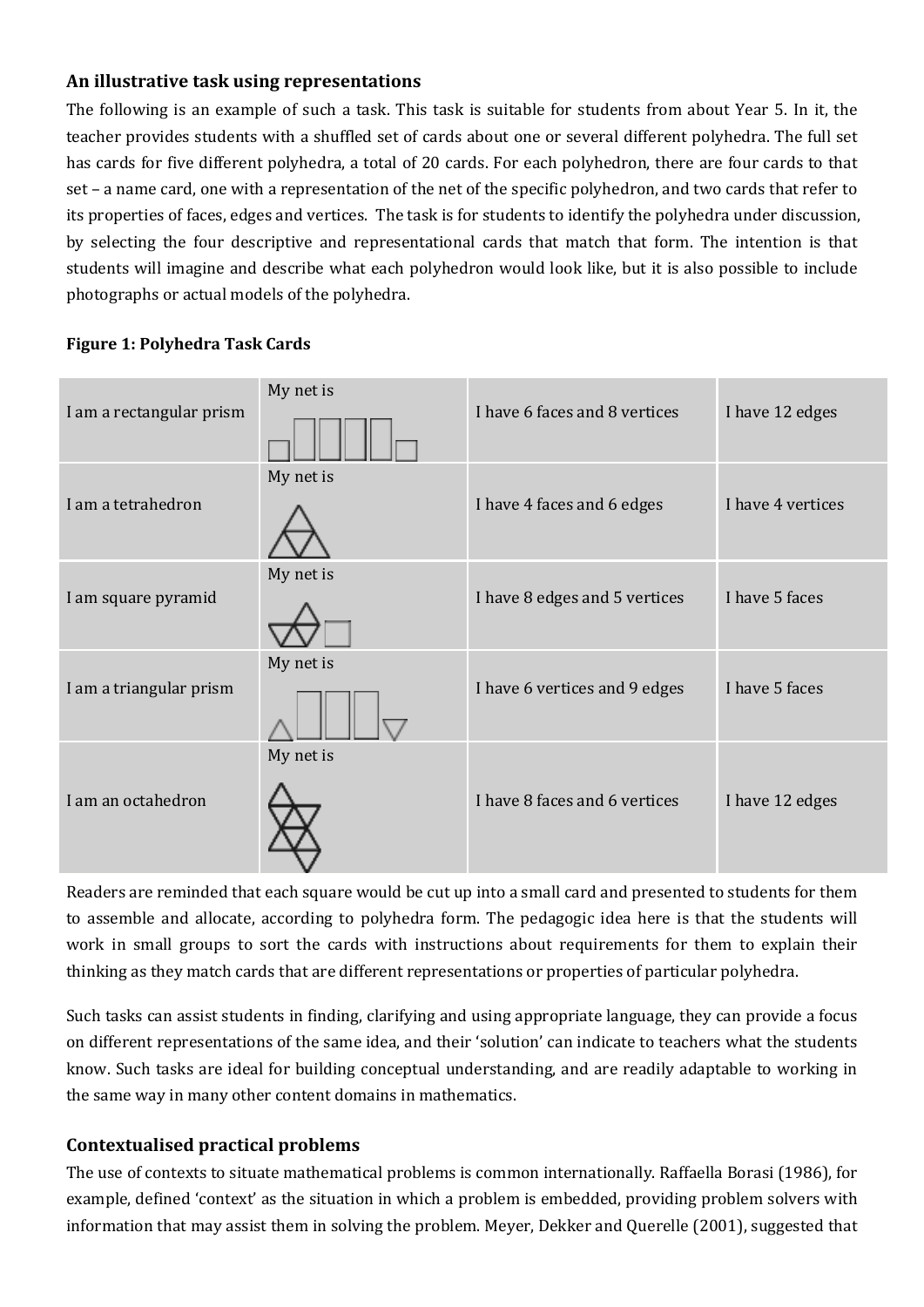contexts can be used to motivate, can illustrate potential applications, can be a source of opportunities for mathematical reasoning and thinking, and can anchor student understanding.

In studying the classroom work samples and test responses of 273 children in six Year 4 classrooms and six Year 6 classrooms in the United States of America, Wiest (2001) found that the context of problems affected learning. A range of variables affected included students' interest in, and therefore their attentiveness and willingness to engage with problems; the strategies they used; the effort they expended; their perception of the difficulty of the task and their success in solving it; and the extent to which measurable learning outcomes were attained. 

In its policy directions report on curriculum and evaluation standards the National Council of Teachers of Mathematics (1989), the peak professional body representing mathematics teachers in the United States of America, argued that problems using contexts enrich the experience of students learning mathematics. Brinker-Kent (2000) studied the use of mathematical tasks, set in contexts that were meaningful to the students in a culturally diverse elementary school, and concluded that all students are capable of learning significant concepts when they have the opportunity to explore the ideas in contexts that are meaningful to them. 

In reporting on a study of teacher development in, and the classroom implementation of, a range of types of tasks, 'contextualised practical problems' were described by Clarke and Roche (2009) as occurring when the teacher situates mathematics within a realistic context to engage the students, with the motive of using the context as a stimulus for learning the mathematics. Many of the Maths 300 (2010) tasks and lessons fall into the category of contextualised tasks.

The following task was developed by Doug Clarke and Anne Roche as part of an interactive student assessment intended for students in the upper primary and junior secondary years. They used attractive images of realistic cards, although the task is presented here as text.

# If one pre-paid card for downloading music offers  $16$  songs for \$24, and another offers  $12$ songs for \$20, which is the better buy?

Tasks such as this one address both practical and specialised mathematical goals. The task is practical in that using pre-paid cards to purchase is a realistic context for students and so the context and the task would be familiar to them. The task also addresses an important application of ratios and rates (that of 'best buys'). There is a diversity of mathematical strategies that can be used to solve this task. These diverse strategies range from unitary methods (either comparing the number of songs per dollar, or cost per song), the common comparison methods (either the number of songs for \$120, or cost of 48 songs), comparison of change method (4 extra songs for \$4 more), and so on.

The point is that each of these strategies allows the teacher an opportunity to name and emphasise specialised mathematical ideas, once they have arisen from the students' investigations. Such tasks offer substantial potential to develop strategic competence and adaptive reasoning, are engaging for students, and are suited to collaborative activity.

### **Open-ended tasks**

Various researchers have found that dealing with tasks or problems that have many possible solutions contributes to learning. Christiansen and Walther (1986) argued that tasks with open goals (that is many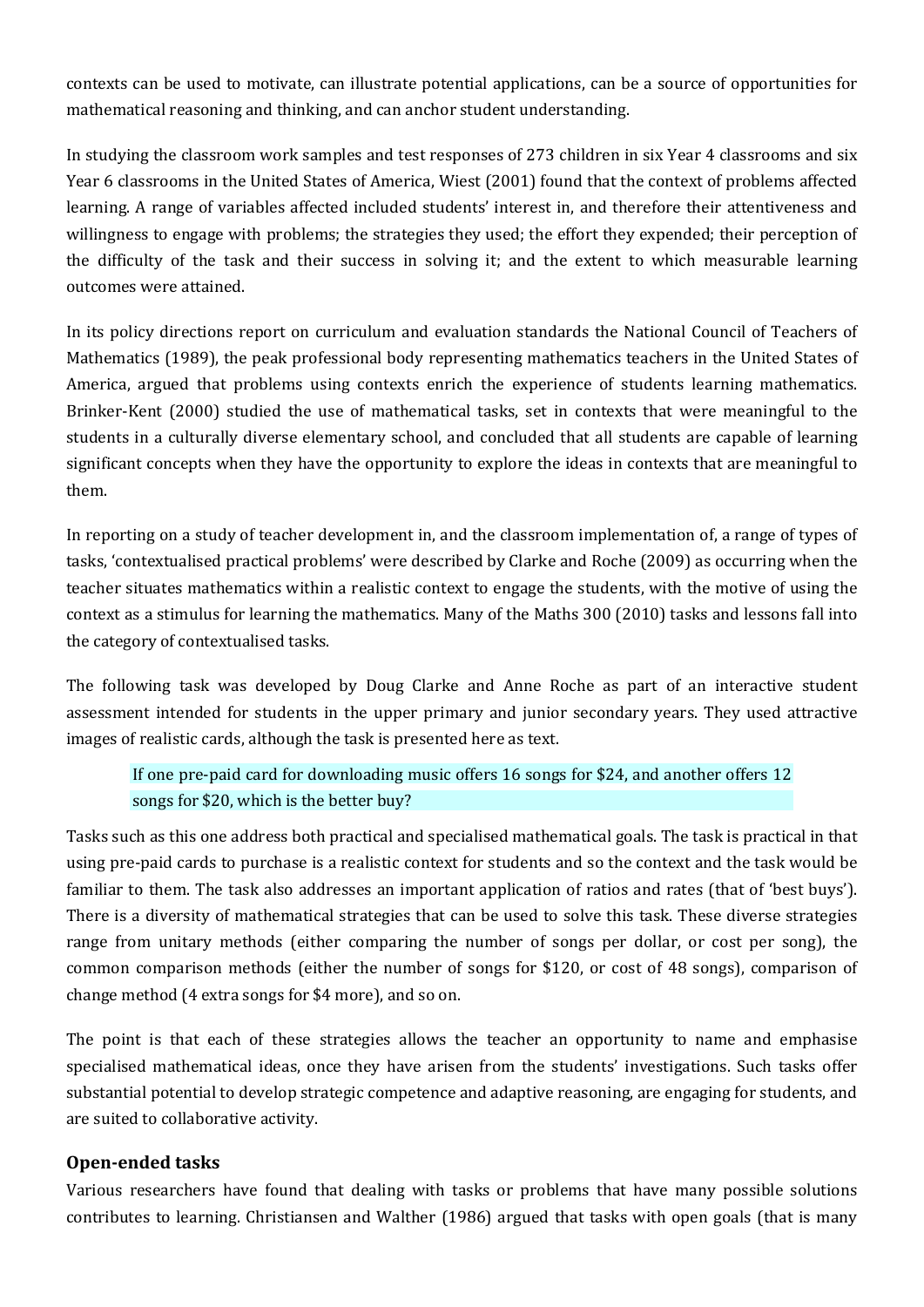possible solutions) can engage students in productive exploration, and proposed that such tasks enhance motivation through increasing the students' sense of control. There are many types of open-ended tasks and the following elaborates just two types: investigations; and content specific tasks.

### **Investigations**

The following example of an investigation type of task is an adaption of work by some of these researchers.

Collect some sports balls, such as a basketball, a baseball, a table tennis ball, and tennis hall. Describe these halls.

The intent of this task is that students will define the properties (such as dimensions, mass, texture) of the balls on which they will focus, and then find ways to both describe the individual balls and compare the characteristics of the balls. It requires students to make choices, describe, measure, record, explain, and justify, which constitute some of our desired mathematical actions.

This sport balls task is also similar to the 'rich tasks' proposed as cross-disciplinary investigations by the Department of Education and Training, Queensland. The following is a description of the learning involved in such a rich task, labelled Pi in the sky. It was explained for teachers as follows:

*Students will demonstrate an understanding of different mathematical approaches used to frame and answer questions about astronomy asked by cultures from three different historical ages. For each culture, they will immerse themselves in one such question as well as* the ways in which the culture used or developed mathematics to frame and answer the *question.* 

While such tasks present a kaleidoscope of options, which have potential to enable considerable creative learning, they are also extremely difficult for teachers to implement and for students to navigate. There are a number of challenges for teachers and students in seeking to solve such investigative tasks. First, there is substantial extraneous information that must be processed. Second, because such tasks have several different mathematical elements, it is hard for teachers to align such tasks with a curriculum that is sequential and already crowded. Third, it is difficult for students to know what they are meant to be learning. Finally, the lack of clarity in the focus makes the task of teaching difficult. While there are reports of teachers implementing such tasks effectively, often in a cross-disciplinary collegial culture, understanding and implementing such tasks also present challenges, which explains their limited uptake by teachers.

### **Content specific open-ended tasks**

A similar approach, one that retains most of the benefits associated with such investigations, but which is more manageable for students and teachers, is one that involves open-ended tasks which are aligned with a sequential and topic specific curriculum. One way to do this is with what are described as content specific open-ended tasks. Some examples of such tasks are as follows:

Figure 2: Open-ended Tasks

a Draw some letters of the alphabet on squared paper so that each letter has an area of 10 square units.

b A commercial vegetable garden which has the shape of an 'L' has an area of 1 hectare. What might be the perimeter?

c On squared paper, draw as many different parallelograms as you can with an area of 12 square units.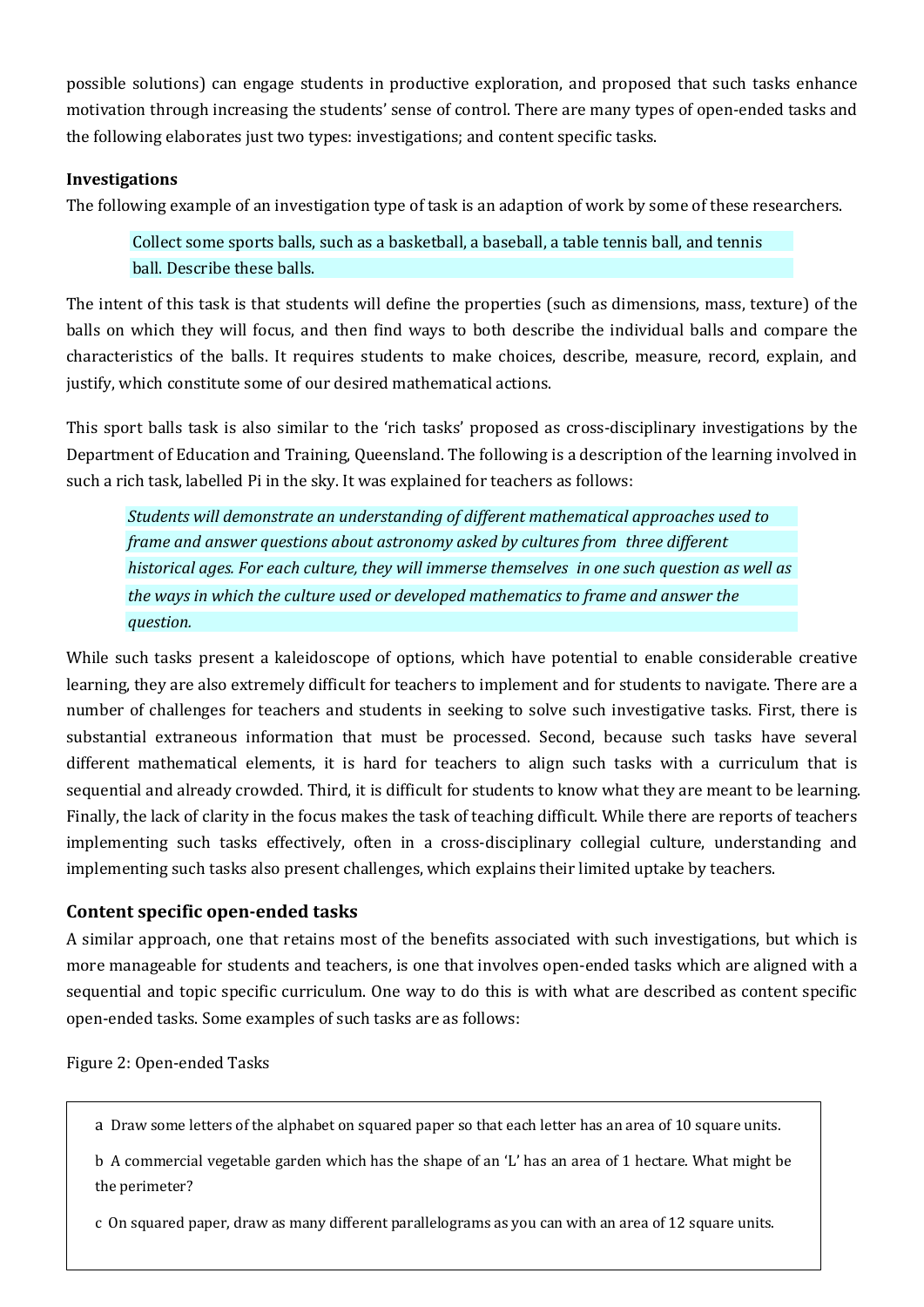Each of these tasks addresses a specific aspect of the curriculum, ranging respectively from calculating area as counting squares to forming composite shapes, to developing a generalised rule for calculating area.

**Each has multiple possible solutions** and solution strategies and will therefore encourage and allow rich classroom discussions and create the expectation that students will explain what they have done and their underlying thinking. For example, in the case of the second task, because it does not need to be solved by the application of a taught routine, the students can make choices on the size of the parts of the  $L'$ , and therefore expect to be invited to explain those choices. Those explanations provide teachers with important insights into the thinking of their students.

**The tasks are accessible for most students** since they can respond to the task by building on their current knowledge and understanding. In the first example above, some students might respond by drawing simple letters (L, C, T), whereas others might use more complicated letters involving many half squares (Z, K, R).

**The tasks are engaging for students** because they choose the level at which they engage. The tasks promote different types of thinking because there are many solution strategies possible, and different ways of thinking, since responses can be represented in different ways.

There are a number of pedagogic matters to be considered in relation to teaching open-ended tasks. One advantage of such tasks is that they are readily adaptable for students who experience difficulty, and can easily be extended for students who finish quickly. Another advantage is that devising them is facilitated by collegial action between teachers. A further issue is that the classroom climate needs to be managed so that students feel free to offer their ideas on possible options.

To further illustrate the ways that such tasks might contribute to learning, the following discussion deals with issues which often arise, on Figure 2c (drawing different parallelograms of a given area). In classroom trials, students working on this task have been prompted to query their conceptual understandings. They commonly ask questions about:

- whether rectangles and squares are also parallelograms. This leads to a class discussion of the inclusiveness and parsimony of those definitions.
- which parallelograms can be treated as the same and which as different (that is, whether a parallelogram with a base of 4 and a height of 3 is the same as one with a base of 3 and a height of 4, if their angles are the same). This query allows discussion of the concepts of transformations, and congruence.

• whether there are only two parallelograms with a base of 4 and a height of 3. Most students are able to find the shape with a base of 4 and with the side going along the diagonal of the squares on the paper, and, with prompting, also find the rectangle. But many have difficulty finding others. This allows discussion of the key issue that the area of the parallelogram is determined by the base and height and not by the interior angles or the length of the side. Therefore, there can be multiple such parallelograms!

These concepts are important mathematical ideas, itemised in many Australian mathematics curricula. By using open-ended tasks, teachers can facilitate discussion of such ideas, thus giving students an opportunity to develop conceptual clarification and proficiency in mathematical reasoning. This pedagogy models adaptive application of mathematical concepts and processes which will be important to these students in their learning. Each of these key mathematical issues arises as an outcome of the students' explorations, and so such tasks allow teachers to emphasise all five mathematical actions: conceptual understanding.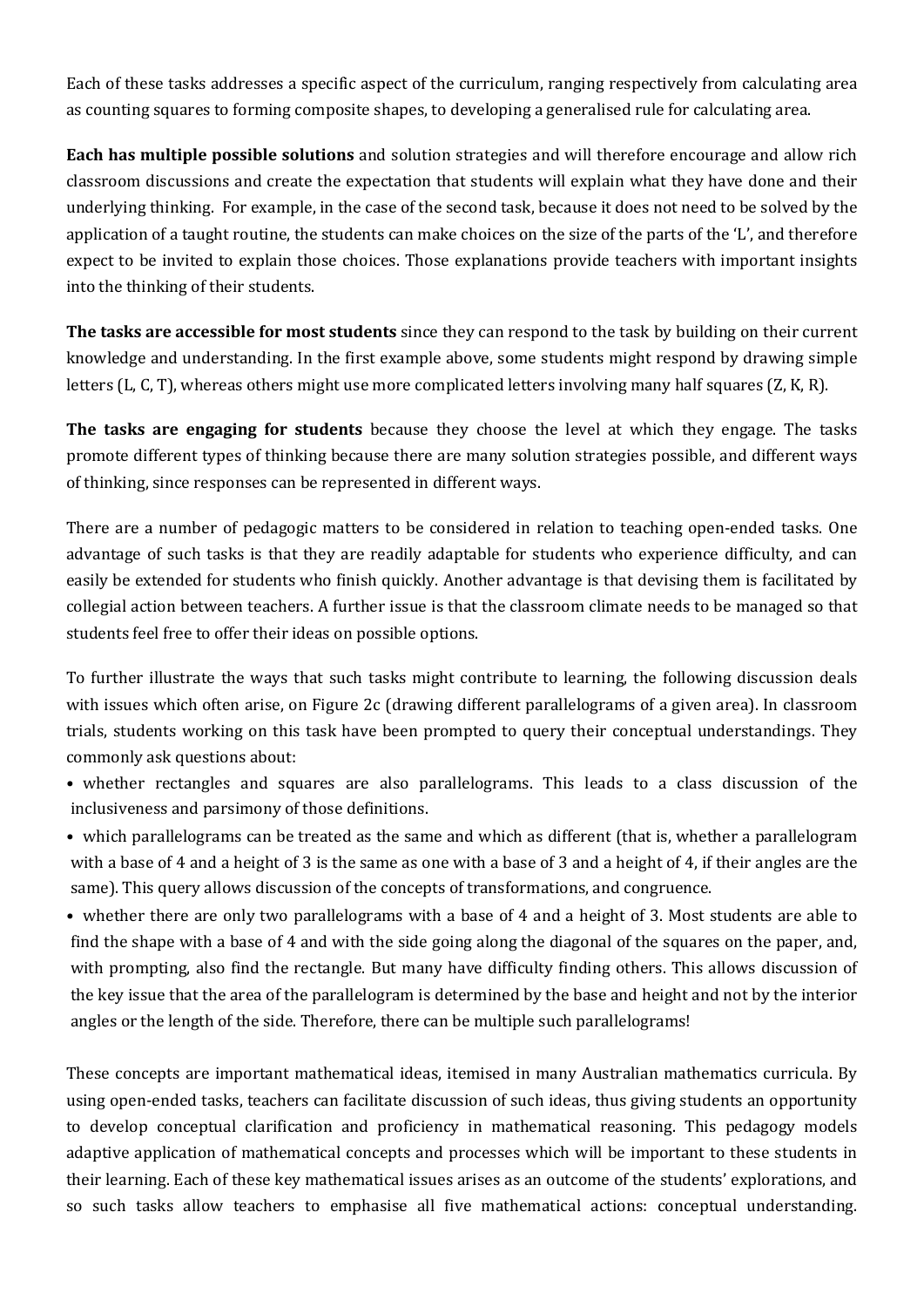procedural fluency, strategic competence, adative reasoning and productive disposition.

#### **Constraints on use of tasks**

A first step in addressing constraints is awareness of them. One of the major constraints that teachers experience when utilising such tasks is that many students avoid risk taking and do not persist with the challenges that are required in order to complete the task. And teachers are sometimes complicit in this avoidance strategy.

Desforges and Cockburn (1987), for example, reported on a detailed study of primary classrooms in the United Kingdom and found that students and teachers conspired with each other to reduce the level of risk for the students. They argued that teachers can sometimes avoid the challenge of dealing with students who have given up, by reducing the demand of the task.

Stein in a detailed classroom-based study of task implementation, also noted the tendency of teachers to reduce the level of potential demand of tasks for some students. He argued that teachers sometimes modify tasks at the planning stage if they anticipate that students cannot engage with the tasks without considerable assistance, and also once they see students not responding as intended. It is important for teachers to be aware of this tendency and, if they note it in themselves, to develop strategies to overcome it.

After recognising the role of the teacher in creating an optimal learning environment for all students, the next step is establishing a classroom culture that builds community, encourages effort and acceptance of errors, and not only tolerates, but celebrates, difference. Such a classroom culture can be established through explicit norms.

Cobb and McClain (1999) used the term 'mathematical norms' to describe mathematical tasks and their possible trajectories, the mathematical actions which are to be valued in the learning, and all and any of the products which students contribute to the learning in classes. Complementing this notion is the concept of socio-mathematical norms, which includes the modes of communication, types of responses valued, and expectations about risk taking and tolerance of others' errors. One of the roles of the teacher is to establish the norms that operate in the classroom so that the type of task use described in this section is not subverted deliberately or inadvertently by the actions of some students. A necessary prerequisite to implementing the type of teaching based on representational, contextual and open-ended tasks described above is the establishment of the appropriate classroom culture.

### **Problem** posing

One strategy that may be useful for encouraging students to engage with problems and to persist, even if challenged, is described as 'problem-posing'. Leung (1998) and English (2006) both proposed problem posing as a process in which students not only reformulate problems with which they are presented, but they argued students should also pose their own problems, either for themselves or for others in the class to solve. One effect is that students generally pose problems at the level with which they are most comfortable, and the teacher's challenge is then one of how to move them into a less comfortable stage by proposing more complex tasks, possibly with other students. Another effect of problem posing is that many of the above tasks require students to ask themselves questions, even when they are working on a specific task, and so a willingness to ask questions about what is possible assists students in exploring the potential of many tasks.

This capacity to pose questions is one of the goals of mathematics teaching, and it has uses in adult life too. It